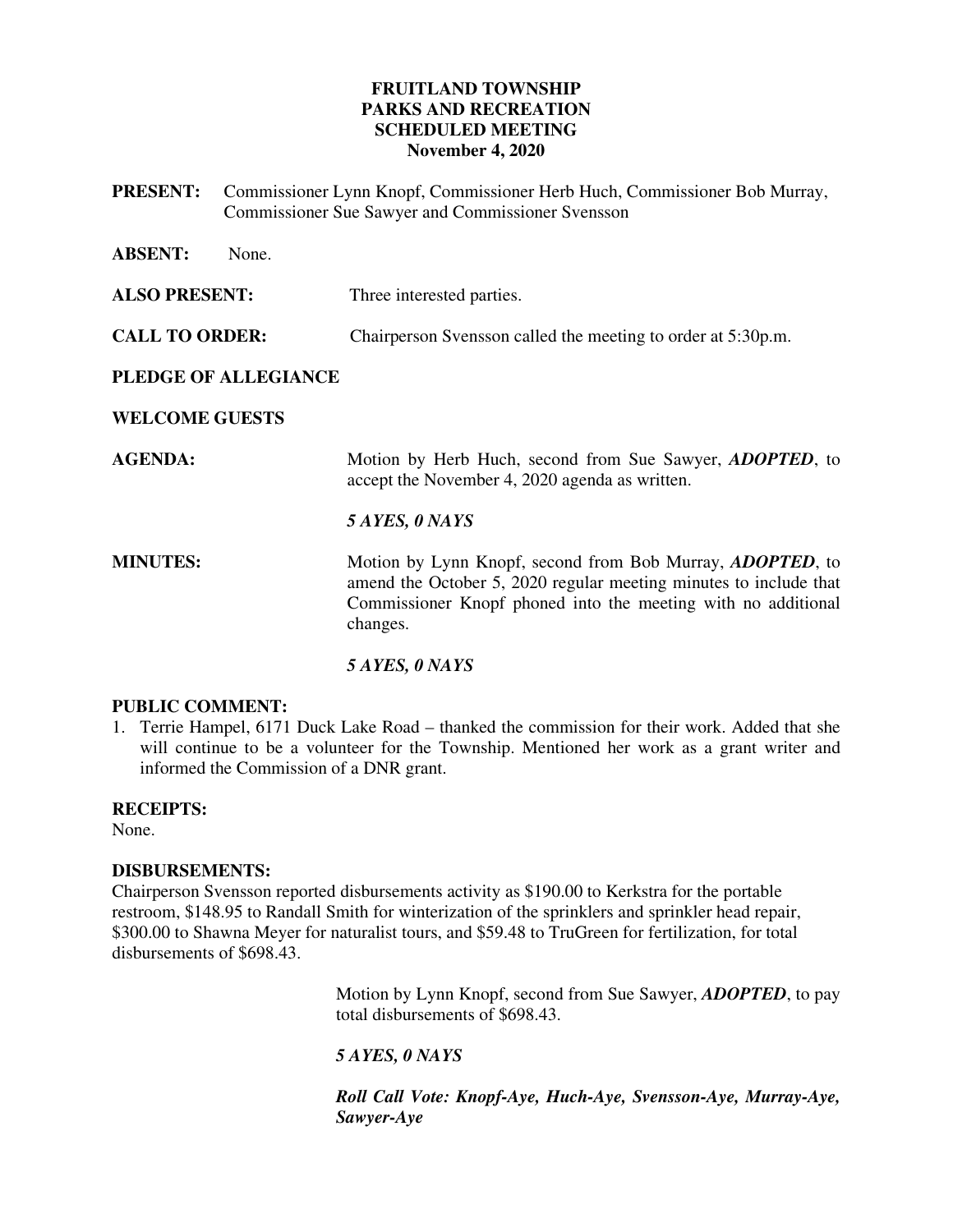## **PARKS AND RECREATION COMMISSION** November 4, 2020 Page 2 of 3 **UNFINISHED BUSINESS:**

# **1. Master Plan**

The commissioners discussed the timeline for having the public view the Master Plan. Recording Secretary Mary Mansfield informed the commissioners that she was emailed by the paper that they accidentally didn't post the notice in the previous week's paper and that they are posting it at no charge in the coming weekend's paper.

# **2.Project update**

Commissioner Sawyer stated that the North Muskegon Youth Baseball League informed her that they will need \$400.00 for stone dust next year.

Commissioner Murray stated that he got two quotes back for tree trimming. One quote is from Vanderkooi Tree in the amount of \$1,200.00. The other quote is from Jelinek Tree Service in the amount of \$1,350.00. Commissioner Murray stated that he is comfortable using either company. He added that the gentleman from Vanderkooi Tree stated that he does not have the appropriate equipment to do the lower portion of the park.

> Motion by Lynn Knopf, second from Bob Murray, *ADOPTED*, to award the work for the upper portion of the park to Vanderkooi Tree in the amount of \$1.200.00 and have Jelinek Tree Service complete the work in the lower portion of the park for no more than \$800.00.

# *5 AYES, 0 NAYS*

Commissioner Murray also mentioned that the materials he's looking for to complete the horseshoe pits is still not available. He added that the supplies should be available by the end of the fiscal year and that he will install it he is able to. Commissioner Murray mentioned the \$2,000.00 available for stump removal. The Commission discussed getting it done as soon as possible, adding that Jelinek Tree Service has the equipment and capability to get to the lower portion of the park.

> Motion by Lynn Knopf, second from Bob Murray, *ADOPTED*, to have Jelinek Tree Service complete the stump removal to not exceed \$2,000.00.

# *5 AYES, 0 NAYS*

Commissioner Huch stated that the grill is still being worked on.

Commissioner Knopf stated that for the signs, she would like the Commission to work with the Township Board and she doesn't want to rush the process. She added that the hope is for the signs to be in place for an extended period of time. Chairperson Svensson mentioned that it might be a good idea to change the practical signs this year, such as the ordinance sign that is outdated, and signs of that nature, and safe the larger, "pretty" signs for next year.

# **3. 2021-2022 Budget ideas**

Commissioner Huch stated that the Commission should create a site plan for each park in the township with a plan of what they would like to accomplish at each moving forward.

Commissioner Murray stated that the cracks and/or roadway needs repair and Nestrom Road Park. He also suggested putting cement pads under the bleachers for easier maintenance and to keep the bleachers in good shape. Commissioner Huch added that he would like to see the addition of concrete